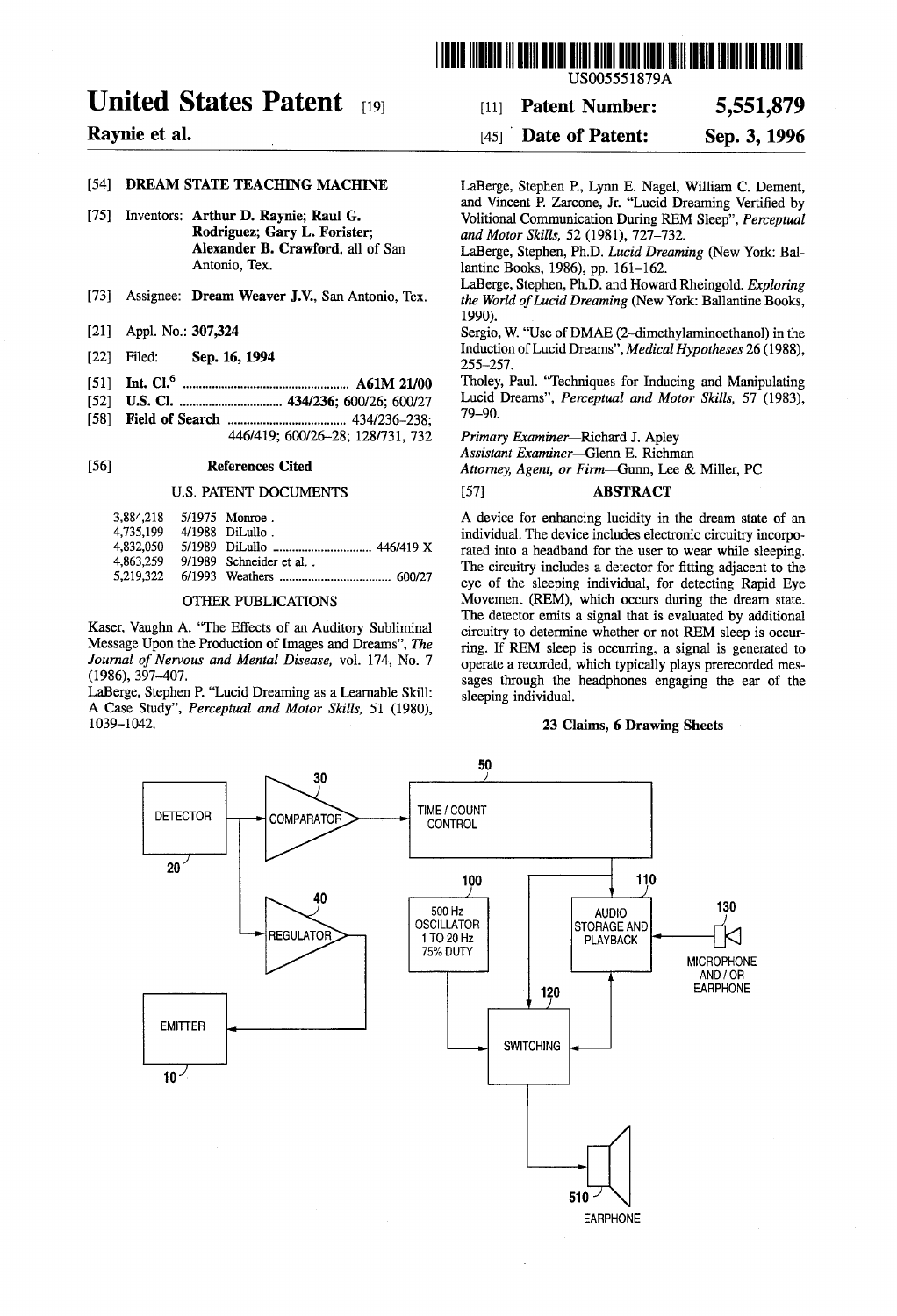



Fig. 2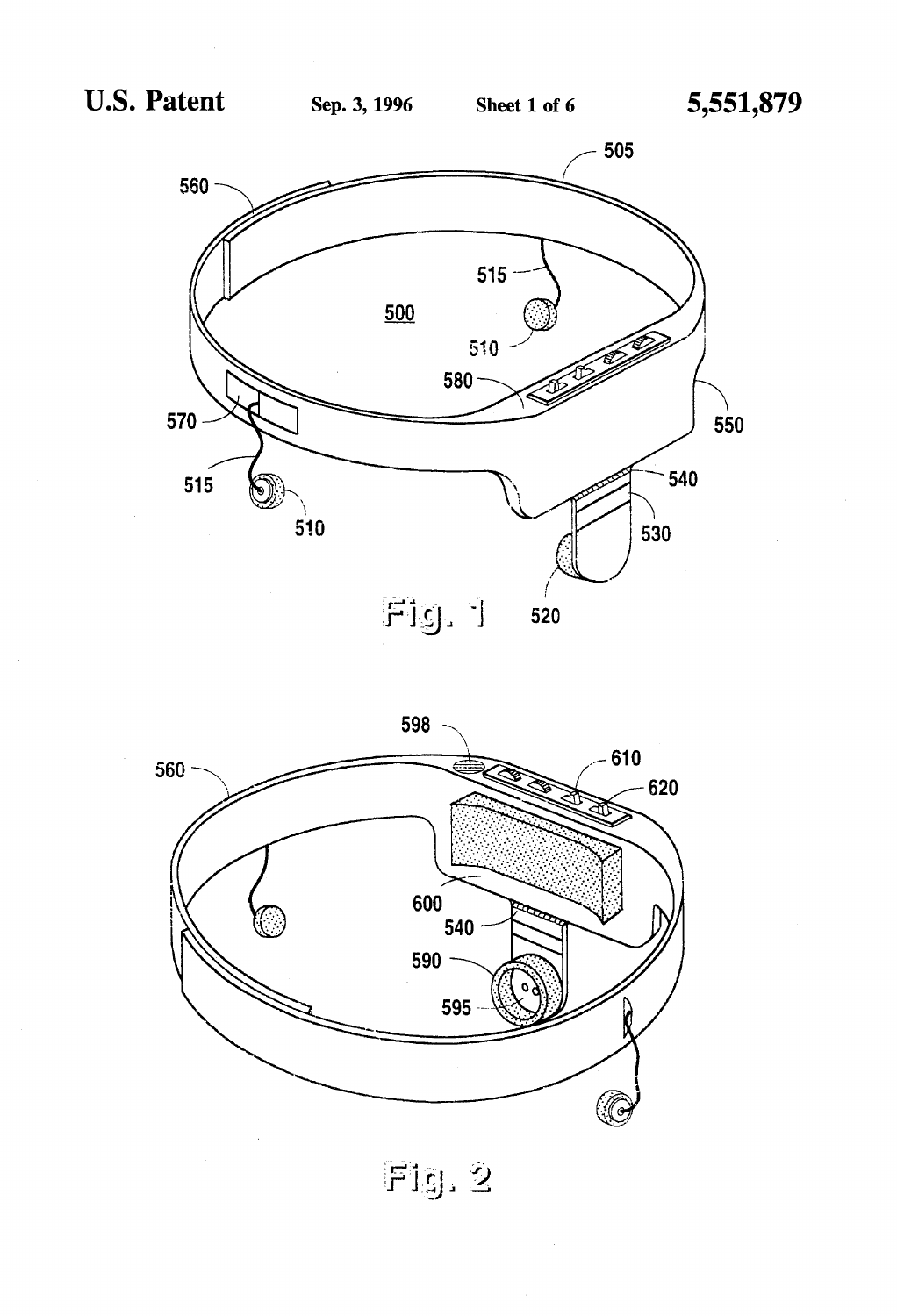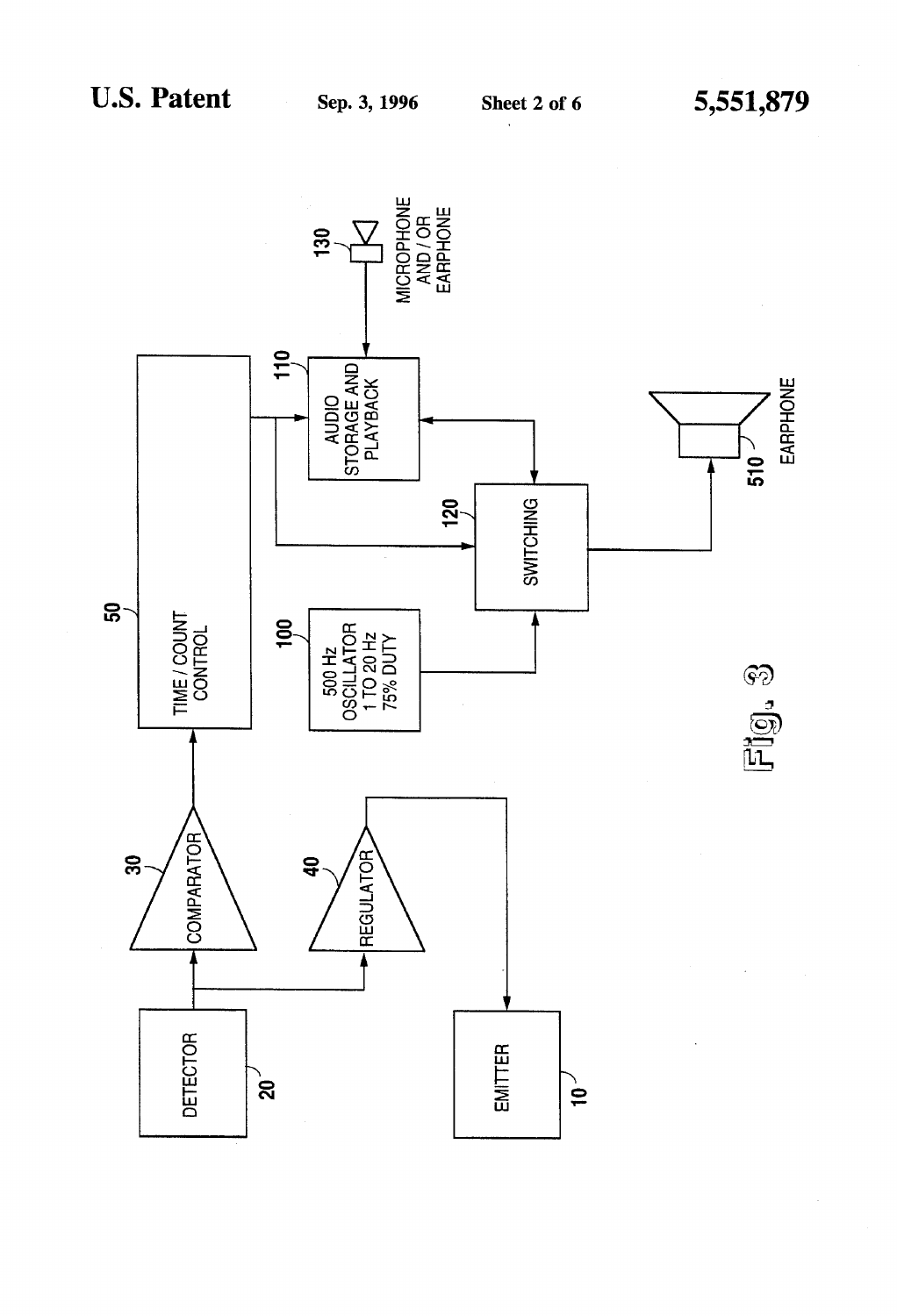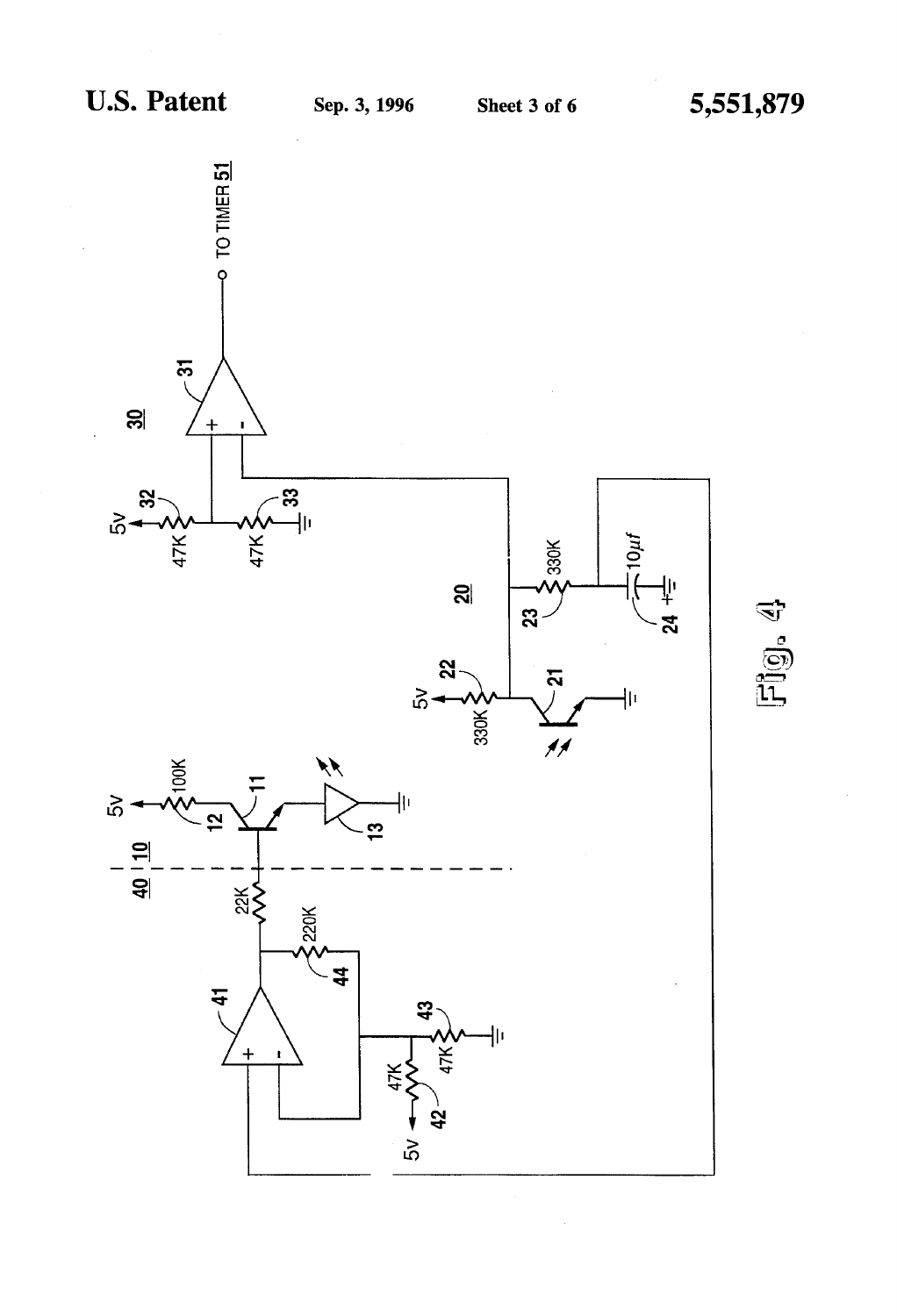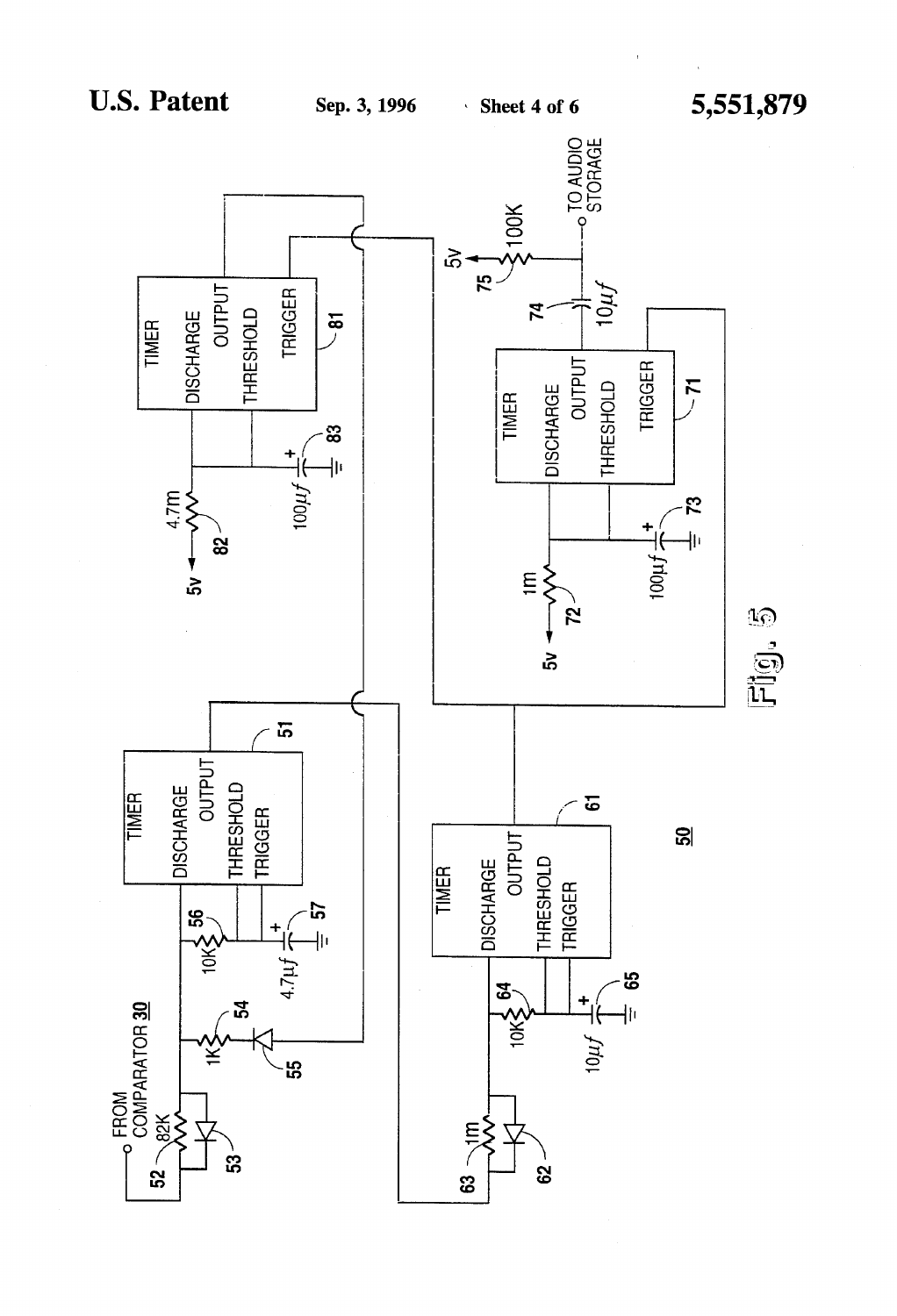

Fig. 6





Fig. 7

 $\bar{z}$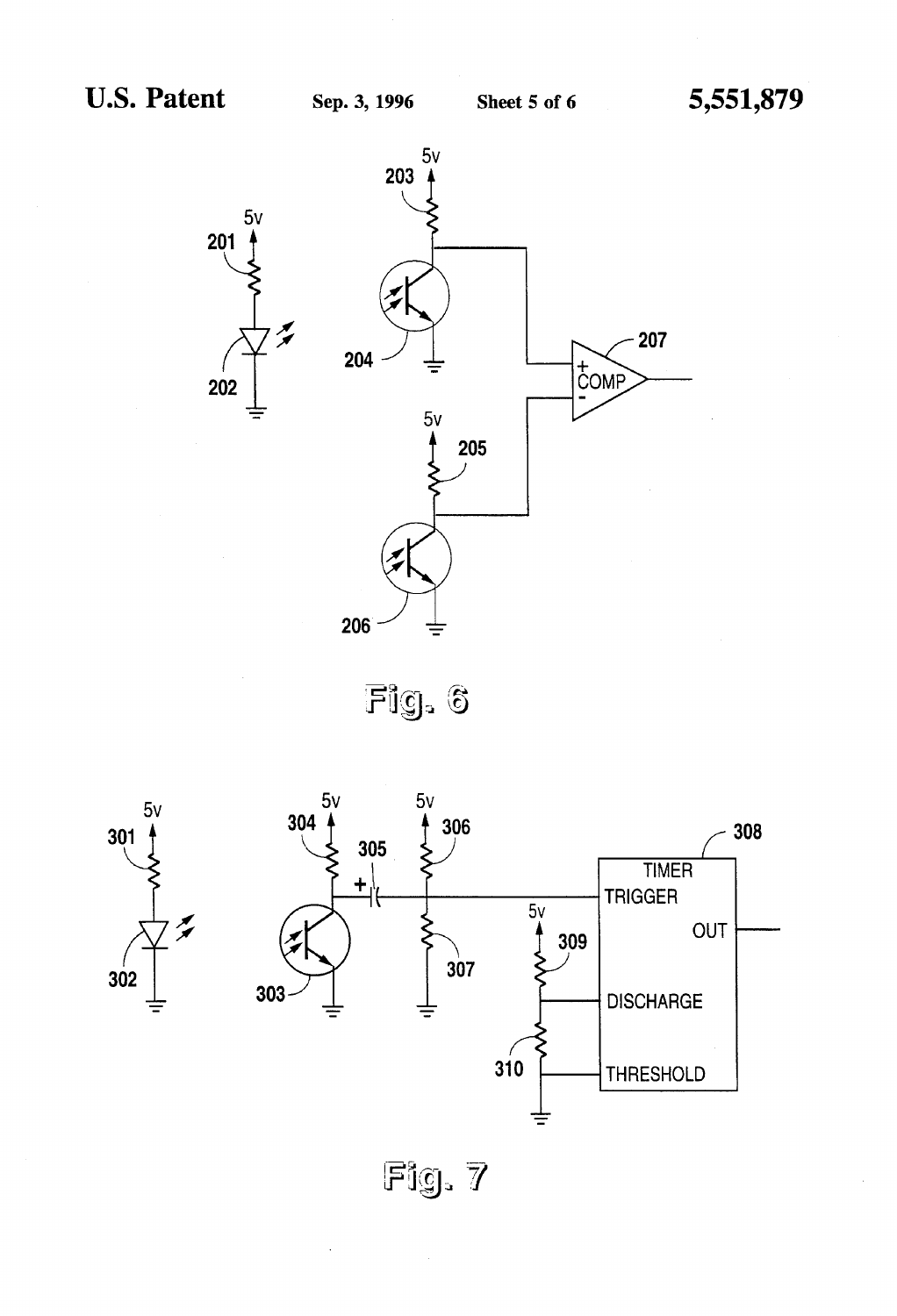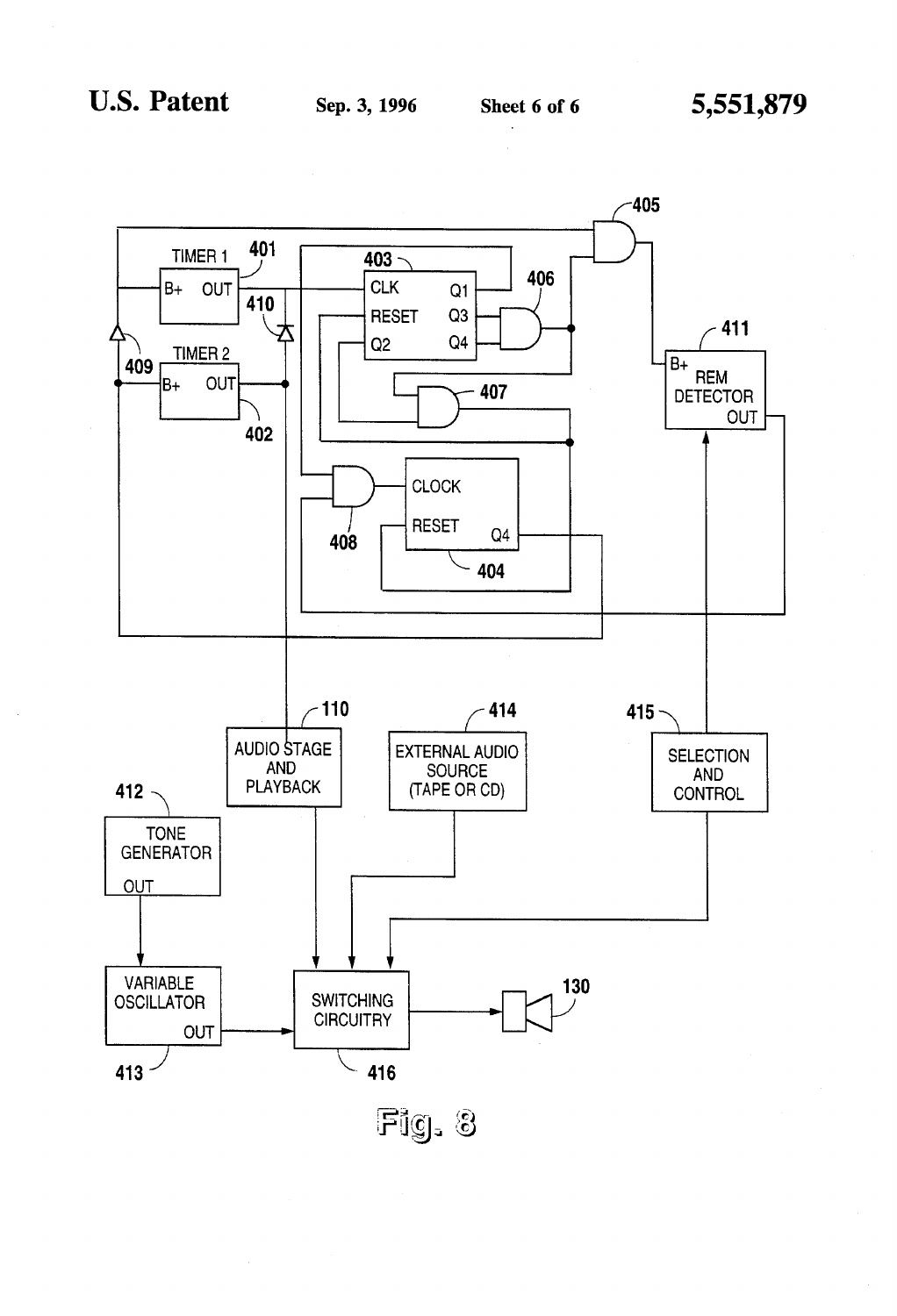10

45

# DREAM STATE TEACHING MACHINE

#### FIELD OF THE INVENTION

A device for aiding and inducing lucid dream states through detecting REM sleep and providing a prerecorded message responsive to the dream state without waking the sleeping individual.

#### BACKGROUND OF THE INVENTION

Lucid dreaming is the ability to be aware of the experi ence of dreaming, while in a dream state. This phenomenon occurs when an individual in the dream state, and without  $_{15}$ awakening, realizes that he/she is dreaming.

During "lucid dreams' the individual is remarkably wake ful—although still asleep. The individual can reason clearly, remember freely, signal that he/she is conscious, and may even change the plot of his/her dream if so desired. The 20 natural and spontaneous occurrence of this phenomenon has been reported by different individuals throughout history. To this date, there is little controversy about the "reality" of lucid dreaming.

In the recent past, lucid dreaming has been the subject of 25 scientific inquiry and validation by different scientists. Dr. Stephen Laberge, Director of the Sleep Research Center of the Stanford University School of Medicine, has contributed to the popularization and understanding of this phenomenon. An important contribution by Dr. Laberge is that lucid 30 dreaming can be taught to any individual willing to be trained and motivated enough to practice diligently. Dr. Laberge reported about this ability in his paper: "Lucid Dreaming as a Learnable Skill: A Case Study" Perceptual and Motor Skills, (1980) 51, 1039-1042. 35

The present invention relates to an apparatus for detection of rapid eye movement (REM) during sleep to help induce lucid dreaming. More specifically, a dream state detection device described herein provides a mechanism whereby REM is detected during sleep, and, using a prerecorded cuing message, the user is taught to recognize the dream state and become lucid whenever it occurs. 40

Becoming lucid while dreaming is in itself an exhilarating experience and may be used for educational purposes. The problem with lucidity is it often happens on its own with little or no means of consciously inducing or controlling this state while dreaming.

It is applicants' objective to offer a device that will not only help induce the lucid state during REM sleep, but will  $_{50}$ also provide a means to direct a desired scenario and provide learning opportunities. The REM state of sleep offers a benefit for learning for, in learning to become lucid in REM sleep, one may also learn to utilize this dream state to experience any desired situation, to modify behavior, or to  $_{55}$ further enhance their personal evolution.

#### PRIOR ART

Different methods and techniques have been developed to 60 help the induction of lucid dreaming. These include chemi cal compounds, like DMAE (2-dimethylaminoethanol), exercises in self awareness (visualization and meditation), and sensory stimulation (auditory, visual or tactile stimula by Laberge in his book "Exploring the World of Lucid Dreaming" published by Ballantine Books in 1990. tion). These technologies and its results have been reported 65

Chemical: W. Sergio published an article entitled "Use of DMAE (2-dimethylaminoethanol) in the Induction of Lucid Dreams'' Medical Hypotheses (1988), 26, 255-257. In this report, Sergio maintains the use of this food supplement aided in the induction of lucid dreaming by holding the user at a higher level of consciousness while sleeping.

Self Awareness: Several techniques using visualization and meditation have shown to be quite successful, as Paul Tholey reported in "Techniques for Inducing and Manipulating Lucid Dreams" Perceptual and Motor Skills, (1983), 57, 79-90.

Sensory Stimulation: Experiments have previously been conducted with apparatus-induced lucid dreams whereby the dreamers' senses are stimulated through visual, audible, or tactile stimulation, such as electric shock or vibration. All three methods have generated promising test results in the lab, as Stephen Laberge reported in "Exploring the World of Lucid Dreaming' Ballantine Books: New York (1990). A lucid dream-inducing apparatus presently available to the public has been developed by Stephen Laberge. His appa ratus uses small LEDs positioned in a mask which, when REM is detected, flash in front of the eyes. This visual stimulation can be perceived by the sleeper as a cue to become lucid. The use of one's own voice in which the sleeping mind's "unconscious mind" is accustomed to is more accepted in the dream state. Lucid Dreaming, S. Laberge, (1986), pp. 161-162. The desired message is induced into the user wearable device by pressing a button located on our device and speaking into one of the ear phones. Example: "John, you are dreaming. Check for reality cues." Other specific instructions, commands, or suggestions can be entered leading the dreamer into a desired situation.

The volume of one's own voice used as a cue or to instruct the dreamer is controlled by the user. The volume control is also designed to emit at a frequency below normal hearing range. "The Effects of an Auditory Subliminal Message Upon the Production of Images and Dreams" The Journal of Nervous and Mental Disease, (1986), Vol. 174, No. 7, pp. 397-407.

Research data on subliminal input advocates cognitive retention of information induced by subliminal means, even when induced at a high speed. In the dream state, the mind is more receptive to what it is told, even at the subliminal level. Some users may be more receptive than others; therefore, the subliminal input has been left as an option for the user.

What few devices of prior art that are available have focused on waking up the dreamer at some time after REM is detected. The stimuli associated with these methods would resemble that of an alarm clock. At best, a sound and/or lights may be utilized to arouse the dreamer from the dream state to an awakened state.

Applicants' device is superior to those of prior art, for applicants' teachings have far exceeded the concept of a REM alarm clock. Applicants' device is so designed that the user will not only become aware that he/she is dreaming without being awakened, but also having available to the dreamer predetermined instructions outlining a desired dream scenario. These instructions are orchestrated by the user.

## SUMMARY OF THE INVENTION

The device comprises a dream (REM) determination circuit, an analog record and volume-controlled playback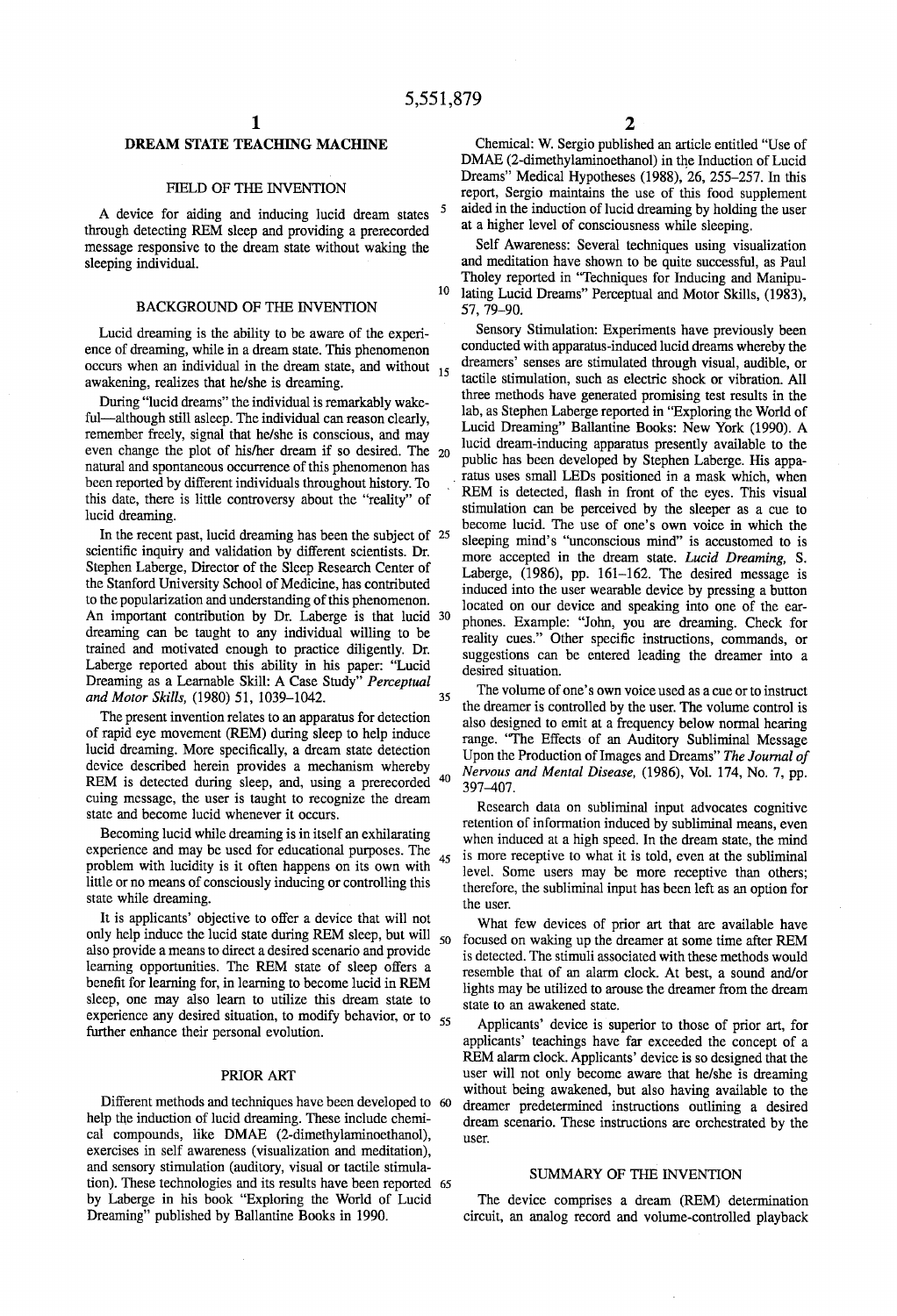circuit, and a user-settable delay, allowing the individual to predetermine the time from determination of REM to the actual instant that the prerecorded message is relayed back to the user. This enables the user to use the device as an educational means and as a tool to gain the necessary  $\overline{5}$ fundamentals needed to be a proficient, lucid dreamer. An example of one of these fundamentals is dream recall. The device can be set with a delay of up to ten minutes. This amount of delay, coupled with a message aimed at awak ening the dreamer from the dream, can, over a short time, 10 build the necessary dream recall ability needed.

The REM detector and circuit is superior in that it checks for REM about once every minute and, therefore, is less likely to miss REM activity. It also has the capability of discriminating between right or left eye movement during 15 the lucid sleep state. The eye position detection can be used by the lucid sleeper to control on-line communication peripherals or activate other devices associated with desired dream experiences. (See "Lucid Dream Verified By Voli tional Communication During REM Sleep" *Perceptual and* <sup>20</sup> Motor Skills, (1981) 52, 727-732.

The device is also equipped with a coupling jack, allow ing further devices to be attached to work in conjunction with the main unit. One of these will be the interface with CD or audio tape. It will allow the use of advance technolo- 25 gies concerning hypnosis, relaxation, learning acceleration, subliminal messages, and others. These further develop ments would include a device that generates an oscillated tone aimed at controlling the stage of sleep the individual is in. An EEG machine has recorded such oscillation, and there, frequencies are related to the stages of waking and sleeping consciousness. The mind tends to match perceived oscillations such as this, allowing the device to put the user in the stage of sleep conducive to lucid dreaming. 30 35

#### BRIEF DESCRIPTION OF THE DRAWINGS

FIG. 1 is a perspective view of the present invention from the front.

FIG. 2 is a perspective view of the present invention from  $40$ the rear.

FIG. 3 is a functional diagram of the present invention.<br>FIG. 4 is a schematic diagram of the emitter, detector, regulator, and circuitry as embodied in the present invention. 45

FIG. 5 is a schematic diagram of the timing circuitry as embodied in the present invention.

FIG. 6 is a schematic diagram of a preferred embodiment of REM detection circuitry in the present invention.

embodiment of REM detection circuitry in the present invention. FIG. 7 is a schematic diagram of an alternate preferred 50

FIG. 8 is a block diagram of an alternate preferred embodiment of the present invention.

#### DETAILED DESCRIPTION OF THE PREFERRED EMBODIMENT

Referring now to FIG. 1 and FIG. 2, the dream state device 500 consists of an adjustable band 505 that fits 60 around the head, similar to the sweat band that runners use, with Velcro®-type fastenings 560 at the rear. At each side of the band near the ears of the wearer is an earphone 510, Velcro<sup>®</sup> straps 570 are used to hold connecting wires 515 close to the head, while one earphone 510 is placed in each 65 ear. Suspended from the front part of the band 505 is an eyepiece 520, which fits over one eye of the wearer and can

be adjusted to move up and down using a mechanical friction fitting 530 so as to cover the eye completely. This eyepiece 520 is fitted with foam 590 or similar material to block out extraneous light when placed over the eye. In addition, the eyepiece 520 can be moved upward using a hinge 540 so that the band 505 can be worn without impeding sight.

Directly above the eye piece is a pouch 550 which holds electronics 580 that interact with the wearer via feedback<br>from an eye movement sensor 595 within the eyepiece 520, the earphones 510, and a microphone 598. Padding 600 may be included around the inside periphery of the headband for additional user comfort.

The basic operation of the system is as follows. Before the user places the band 505 on his head, he turns on the power switch 610 to the electronics and records a cuing message by pressing the record button 620 located on the headband 505 and speaking either into the microphone 598 provided to record his own voice for a period of, typically, 2 to 20 seconds. The message will be recorded and stored by the electronics 580 within the headband pouch 550 for playback at a later time. In an alternative embodiment of the inven tion, either of the earphones 510 can be used in place of the microphone to record the cuing message when the record button 620 is depressed.

After recording the message, the wearer will then place the dream state device 500, by means of the headband 505, upon his head, securing it with the Velcro®-type fastenings 560 at the rear of the headband 505 so that the eyepiece 520 is located near one of the wearer's eyes. The eyepiece 520 is further adjusted so as to fit comfortably over the eye and the center of the eye piece is located proximate to the eyelid over the center of the eye socket. Each of the earphones 510 is placed into the wearer's ears, and the Velcro $@$  straps  $570$  at the side of the headband are used to secure the earphone connecting wires 515 to the headband 505 to prevent entanglement when the wearer moves while sleeping.

which would be affected by small movements of the eye<br>55 beneath the eyelid. Also, eye movement can be detected The wearer will typically keep this headband 505 in place for the entire period of sleep. The eye movement sensor 595 is used to monitor eye movements and, aided by the elec tronics 580, to detect a particular kind of movement, com monly known as REM (rapid eye movement). This occurs at some frequency of movement, typically less than 10 hertz. The eye movement sensor 595 can be mechanical, using a small springboard-type platform made of a flexible material, such as plastic. Such a platform would be reflectively coated (e.g. with aluminum) so as to provide a surface which touches the eyelid gently and is able to reflect any small movements of the eyelid using an emitter/detector pair (or grouping) located in the eyepiece 520. The emitter/detector pair (or grouping) could operate by means of visible light, infra-red, ultrasound, or any other form of physical wave directly by use of the emitter/detector pair without the use of an intervening mechanical reflector. The emitter and detec tor (or detectors) can be separate units located within the eyepiece 520 or combined into a single unit, such as the Phillips model number ECG3104. Multiple emitters, detec tors, or emitter/detector pairs may also be used to detect specific eye movement and position.

Once REM has been detected by the electronics 580 and persists for some preselected amount of time (e.g. 2 to 10 seconds), or a preselected number of eyelid movements, the cuing message is played back through the earphones to the wearer. The cuing message can be recorded by the wearer or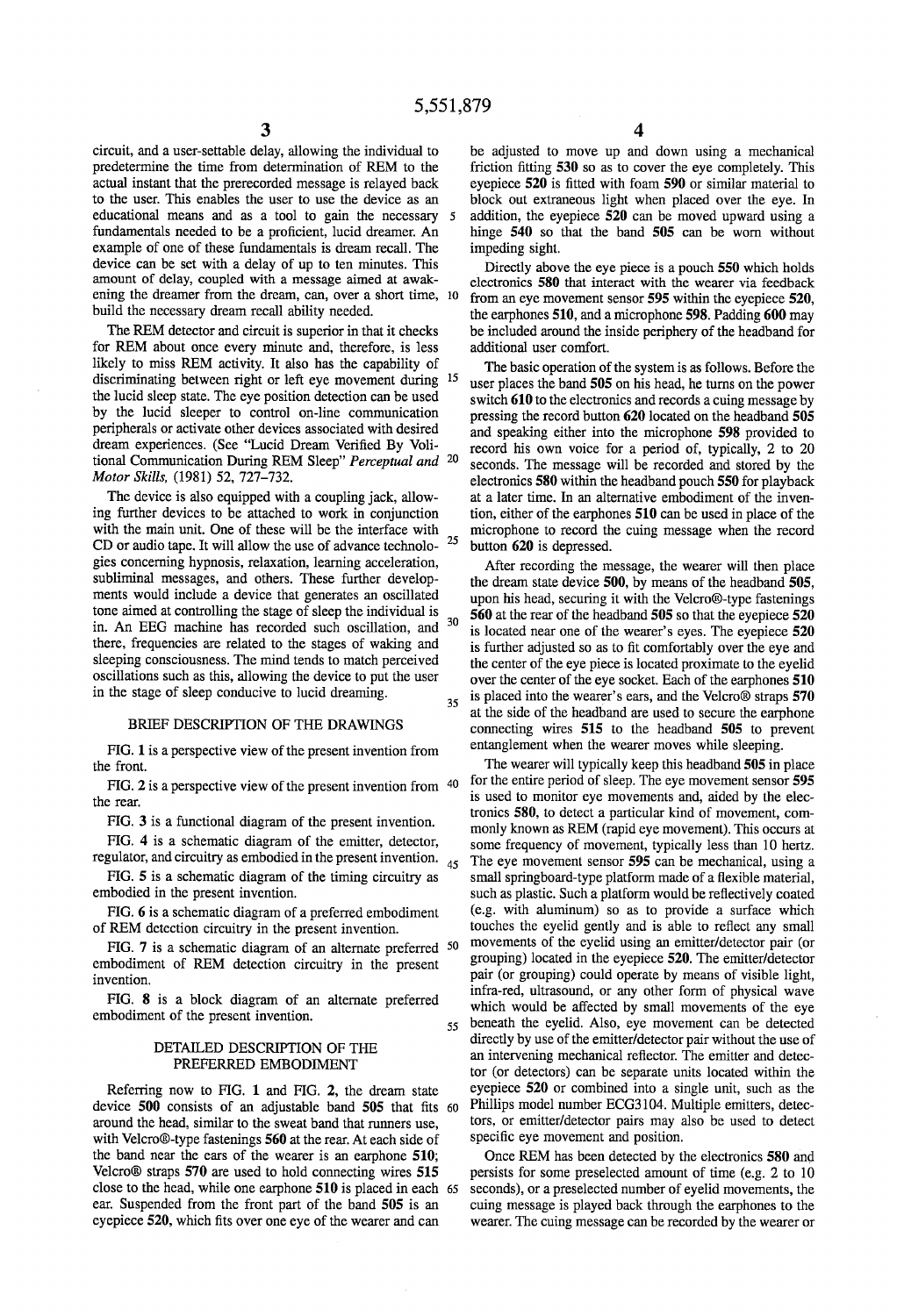anyone before placing the apparatus on the wearer's head. A message recorded in the wearer's own voice would be less likely to disturb sleep, and more likely to result in alerting the wearer to the fact that he is now entering a dream state. This prerecorded message will typically consist of some 5 kind of reality-check message, such as "Mr. X you are now dreaming. Check for reality clues.' The purpose of the cuing message is to train the user to recognize the dream state and to become lucid while dreaming.

Referring now to FIG.  $3$  (alternate preferred embodi-  $10$ ) ment), the components of the electronics 580 consist of a detector 20, an emitter 10, a comparator 30, a regulator 40, and 4 timers (timer 1, timer 2, timer 3, and timer 4) contained in a time/count control module 50. Also included are an audio storage and playback module 110 which can 15 record and play back audio introduced to the microphone 130, an oscillator 100, and a switching module 120 which allows audio playback through the earphone 140 from the oscillator 100, the audio storage and playback module 110, or both. The switching module 120 can also be used to allow one or both of the earphones 140 to function as a micro phone during the cuing message recording period; or alter natively, a separate microphone 130 can be used to provide a signal directly into the audio storage and playback module. 20

In the preferred embodiment, all components (except the emitter/detector pair, earphones 510, and audio storage and playback 110) are integrated into a single microcircuit, such as a modified version of an Intel model number 80C51 microprocessor, or similar programmed device. However, in the following discussion, the components and modules comprising the electronics 580 will be discussed separately so their individual functions may be more readily under stood. 25 30

Referring now to FIG. 4, when power is first applied to the  $35$ dream state device 500, there is no radiation provided by the emitter circuitry 10, which consists of an LED (light emit ting diode) 13 whose current is modulated by a transistor 11 so as to provide turn-off and turn-on power to the LED 13. Current to the LED 13 is limited by the resistor 12. When LED 13 is in the off condition, the detector 20, which is connected to the regulator 40, provides a signal that, after some time delay produced by charging capacitor 24, causes the regulator 40 to bias transistor 11 so that LED 13 turns on. At this point, detector 20 will begin to sense radiation from LED 13 which will, in turn, reduce the voltage present at detector 20 and thereby reduce the brightness of LED 13. The purpose of regulator 40 is to adjust the output of LED 13 to compensate for varying distance to the eye or reflection mechanism as well as varying amounts of reflectivity from 50 either the eye or coated reflector. That is, if the distance and reflectivity were fixed, the regulator circuitry 40 would not be necessary. Charging capacitor 24 and resistor 23 operate in combination with detector 20, regulator 40, and emitter 10 circuitry in order to provide delayed compensation for varying radiation levels. 40 45

Once detector 20 senses eye movement, a signal is sent to the comparator circuitry 30, where it is compared against a fixed bias level produced by the combination of resistor 32 and resistor 33. Referring now to FIG. 4 and FIG.  $5$ , when  $_{60}$ the bias level is exceeded, timer 51 is inhibited. When enabled, timer 51 cycles at a rate of approximately 0.25 hertz with a 50% duty cycle. When inhibited, the output remains at a constant  $+5$  V level.

The output from timer 51 feeds into timer 61. When eye 65 movement is sensed by comparator 30 and timer 51 is inhibited, timer 61 is allowed to complete its cycle, which

lasts approximately 10 seconds. At the end of the timer 61 cycle, the output of timer  $61$  will go from a high  $(+5 \text{ V})$  level to pulse low for a fraction of a second. When there is no eye movement and the output from timer 51 is cycling, timer 61 provides no change in its output, i.e., the output stays at a high  $(+5 V)$  level.

When eye movement has been sensed and timer 61 has completed a cycle by pulsing its output low, timers 71 and 81 begin to cycle. Timer 71 has a cycle time of approxi mately 1 to 2 minutes, where the output begins at a high level and goes low at the end of the cycle. Timer 71 will cycle and produce a low level output if REM is detected for a period of, for example, 10 seconds or more, as indicated<br>by the cycle time of timer 61. The end of the timer 71 cycle results in audio playback of the recorded cuing message. This message has been recorded by the wearer himself and reminds the dreaming person to check for reality clues and trains for lucidity. The length of the prerecorded message is variable, and may play for an indefinite amount of time.

Timer 81 is also allowed to cycle when an initiation pulse is presented by the output of timer 61. The cycle time for timer 81 lasts approximately 8 to 10 minutes. The output from timer 81 indirectly disables timer 61 by applying a rapidly cycling signal at the input of timer 51 (approxi mately 10 hertz) so that REM cannot enable the output of timer 51. This inhibition in turn disables timer 61. In the preferred embodiment of the invention, the output of timer 81 is used to disable all parts of the electronics 580 so as to conserve energy consumed.

Audio storage and playback module 110 functions are provided by a monolithic integrated circuit, such as the Information Storage Devices model number ISD 1020A integrated circuit. This device provides all functions for recording and playback of audio with a recording time range of up to 20 seconds.

An additional component of the electronics 580 within the headband pouch 550 is a relaxation-inducing circuit. The user is provided with a selectable audio frequency tone (e.g. 100 to 2000 hertz) which is modulated at a selectable rate of from 1 to 20 cycles per second. This circuitry provides a sound which is conducive to relaxation and occurs at approximately the same frequency as brainwaves (com monly known as Alpha, Beta, Delta, and Theta waves). The relaxation tone can be selected by the wearer to sound continuously throughout the sleeping state, to terminate on the occurrence of some event (e.g. REM detection), or to terminate after some predetermined amount of time has passed (time delay and then shutoff). As a final alternative, instead of terminating, the tone can be set to play at a reduced volume level, even below one's typical sound threshold (e.g., about 40 db lower than normal listening intensity, also known as "subliminal").

55 REM detection mechanism provided by detector 20, com-Referring now to FIG. 6, a preferred embodiment to the parator 30, emitter 10, and regulator 40 illustrated in FIG. 4 is shown. In this variation, detector transistor 204 and detector transistor 206 both act to receive radiation (typically reflected from the closed eye of the user) from LED 202. The output brightness of LED 202 is not regulated, but is maintained at a constant level by bias resistor 201. Sensitivity of transistor detector 204 is set by the value of resistor 203, the sensitivity of transistor detector 206 is set by the value of resistor 205. The resulting currents from detector 204 and detector 206 are sent to comparator 207, which uses the difference between the two currents to produce an indication of eye movement as the output.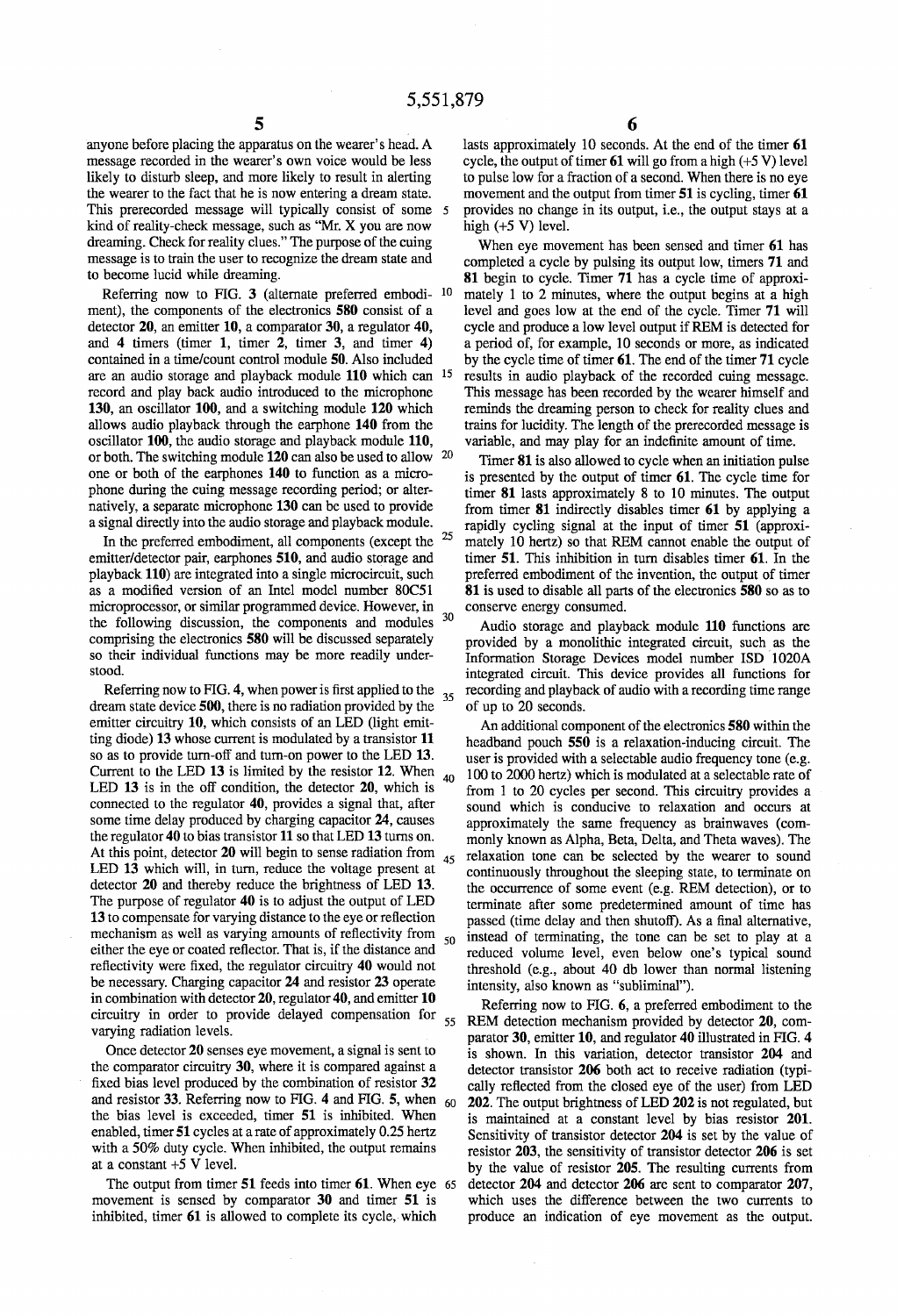$\overline{5}$ 

Detector transistors 204 and 206 may also be replaced by photo resistors, photodiodes, or solar cells. This embodi ment is used to show how a multiplicity of detectors may be used, typically located symmetrically with respect to the emitter, for REM detection, as well as to discriminate; that is, to determine the direction the eye is looking (i.e., straight ahead, up, down, side-to-side). This is done with comparator (207) going low indicating the eye looking in one direction, going high indicating the eye looking in the other direction. In this manner, if the user becomes lu he may learn to selectively control, through repeated controlled eye movement (for example, in one direction), the playing of prerecorded messages or other sounds, or to otherwise interface with the device. 10

Referring now to FIG. 7, yet another method of REM detection is embodied. LED 302 is maintained at some constant level of brightness set by resistor 301. The current out of phototransistor 303 is set by resistor 304, and is used to discharge capacitor 305. When eye movement causes discharge to occur, timer 308 is allowed to cycle and indicates to the rest of the electronics 580 that valid REM has been detected. 15 20

Referring now to FIG. 8, it can be seen that another addition to the system can be a longer recorded message, addition to the system can be a longer recorded message, such as a language-teaching tape recording, activated by the 25 dream state device 500 to play at some time after the cuing message has been initiated. In actual use, the tape recorder or CD player 414 could be connected to the headband electronics 580 by means of an audio jack located on the top of the headband pouch 550. This recorded message could either play once, upon completion of the cuing message, or it could be triggered to start and play continuously during the entire sleep time. Alternatively, this long recorded message could be played at a subliminal level instead of a normal listening level, or could be switched to a subliminal level after being played one or more times at a normal listening level. 30 35

Another embodiment of the electronics 580 is also shown in FIG. 8. When power is applied to the electronics 580, output  $Q<sup>4</sup>$  of counter 404 will be low. This line is inverted  $_{40}$ and used to provide power to timer  $401$ , which cycles at a rate of approximately 0.25 hertz. When power is applied, timer 401 provides four second pulses to be counted by counter 403. When approximately 48 seconds have passed counter 403. When approximately 48 seconds have passed (as registered by a count of  $12$  on counter 403), outputs Q3  $_{45}$ and  $\overline{Q4}$  of counter 403 will both be in a high (+5 V level) condition. AND gate 406 will then output a corresponding high level signal, which, when combined with the inverted signal of counter 404 signal Q4 at AND gate 405, will enable power to the REM detection circuitry 411. After four more  $_{50}$ seconds, output Q1 of counter  $403$  will transition to a high level. If there is eye movement at this time, a pulse output from the REM detector circuit 411 will be combined with the Q1 output of counter 403 via AND gate 408 to restart the Four second cycle of timer  $401$  and to pulse the clock input  $55$ of counter 404, which cycles to control whether timer 401 or timer 402 is active. Timer 402 cycles at a selected rate of between 1 and 10 minutes.

If no REM is detected, and output Q1 of counter 403 has gone high, the next pulse from timer 401 will send output Q2 60 of counter 403 into a high level. The high level signal at output Q2 of counter 403, combined with the output of AND gate 406, operates to reset both counter 403 and counter 404.<br>However, if counter 404 is allowed to accumulate 8 pulses From the REM detection circuitry 411, output Q4 of counter 65 404 will go into a high state. This will act to disable (turn off) timer 401 and enable (turn on) timer 402. When timer 402

has completed its cycle, it will operate to enable message playback by the audio storage and playback module 110 and reset counter 403 and counter 404.

Thus it is seen how applicants' dream detection device<br>provides a small, portable, self-enclosed means, including typically a headband for a user to wear while sleeping to aid the sleeper in becoming lucid in his/her dream state. Its compact, user-friendly circuitry provides a cuing message after the detection of REM sleep. It further provides optional features, such as a REM detector capable of discriminating<br>between eye positions, therefore allowing the possibility of<br>the lucid dreamer to communicate or signal a playback device to selectively play back certain messages. It further provides the option of playing prerecorded messages, such as sounds mimicking alpha, beta, delta, and/or theta waves, to help induce sleep states. Importantly, all of the features and advantages described are capable of being enclosed in a headband or small case fittable to the wearer without inhib iting movement normal to the sleeping individual. Further, it is noted that applicants' use of the audio playback circuitry anticipates recording, storing, and playing back messages not only in the audible form, but messages such as light patterns for transmitting to an individual's closed eye or regulated tactile stimulation. In the typical mode, however, the message relayed to a sleeping individual is in the form of a stored audio message.

Terms such as "left," "right," "up," "down," "bottom," we find the back in out and like are applicable to the embodiments shown and described in conjunction with the drawings. These terms are merely for purposes of description and do not necessarily apply to the position or manner in which the invention may be constructed for use.

Although the invention has been described in connection with the preferred embodiment, it is not intended to limit the invention's particular form set forth, but on the contrary, it is intended to cover such alternatives, modifications, and equivalences that may be included in the spirit and scope of the invention as defined by the appended claims.

What is claimed is:

1. A device to aid in inducing a lucid dream state, the device comprising;

means for detecting movement of an eye and for trans mitting an eye movement signal in response thereto;

- means for receiving and evaluating the eye movement signal to determine a REM or non-REM sleep condi tion, said receiving and evaluating means including<br>means to emit a signal representative of the REM sleep condition of the individual when the frequency of the eye movement signal received by said receiving means exceeds a preselected number for a preselected period of time;
- means for relaying prerecorded messages to the individual, said relaying means in operative engagement with the emitting means of said receiving and evaluating means; and
- a headband unit for locating said detecting means, said receiving and evaluating means, and said relaying

means therein.<br>2. The device of claim 1, wherein the means for detecting includes discriminating means, said discriminating means for determining the relative position of the eye of the individual.

3. The device of claim 1, wherein said detecting means includes a light emitter and means positioned to receive light issuing from the light emitter, which light has been reflected from the closed eye of the sleeping individual.